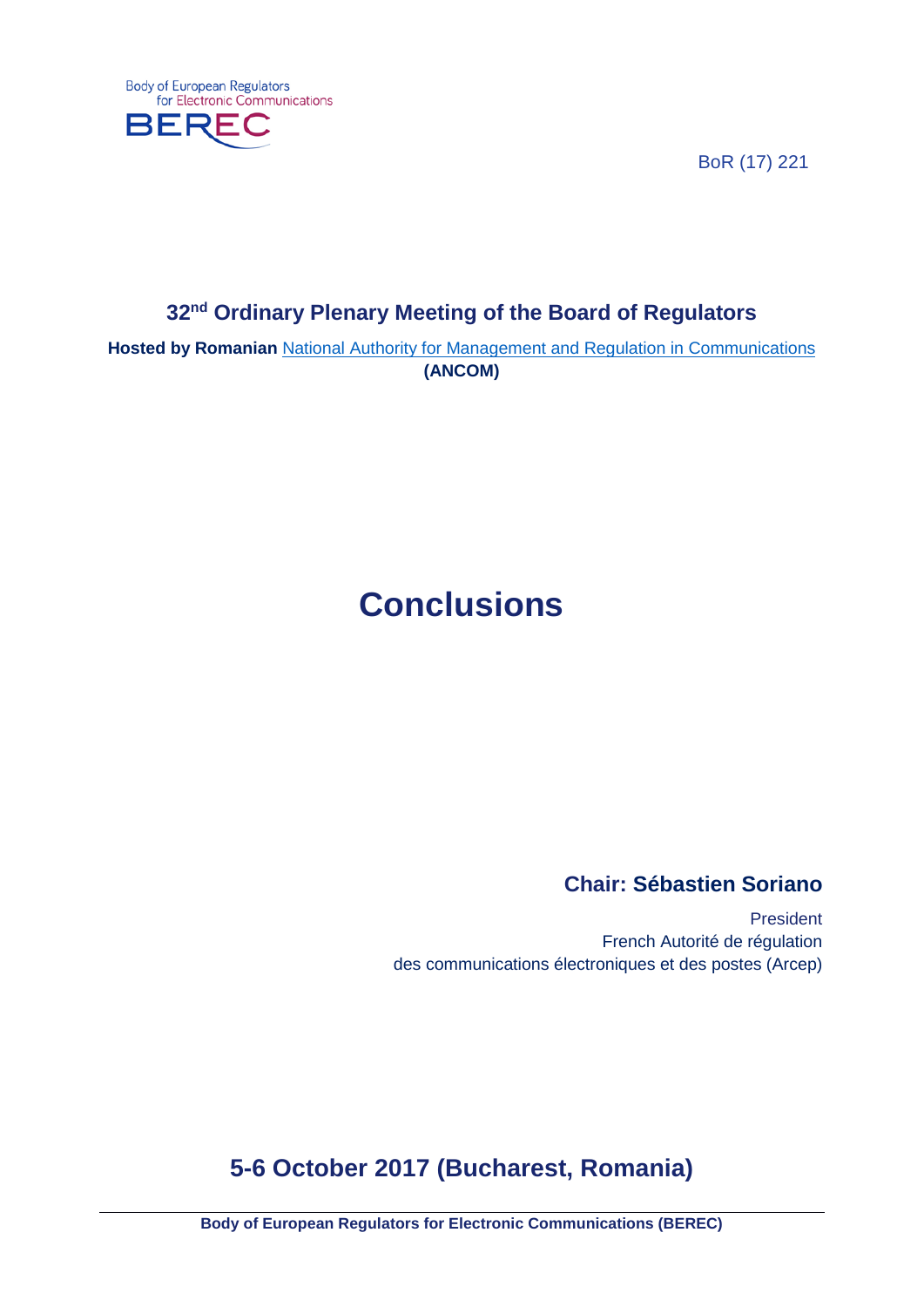### **Content**

| 1.                                                                                       |                                                                                                     |                                                                                                 |  |
|------------------------------------------------------------------------------------------|-----------------------------------------------------------------------------------------------------|-------------------------------------------------------------------------------------------------|--|
| 2.                                                                                       |                                                                                                     |                                                                                                 |  |
| 3.                                                                                       |                                                                                                     | Information from the Chair and information on forthcoming Elections of Chair for 2019 and Vice- |  |
| 4.                                                                                       |                                                                                                     |                                                                                                 |  |
| 5.                                                                                       |                                                                                                     |                                                                                                 |  |
| 6.                                                                                       |                                                                                                     |                                                                                                 |  |
| 7.                                                                                       |                                                                                                     |                                                                                                 |  |
| 8.                                                                                       |                                                                                                     |                                                                                                 |  |
|                                                                                          | 8.1.                                                                                                |                                                                                                 |  |
|                                                                                          | 8.2.                                                                                                |                                                                                                 |  |
|                                                                                          | 8.3.                                                                                                | Implementation of Regulation 2015/2120 and Guidelines on net neutrality 11                      |  |
| 9.                                                                                       |                                                                                                     |                                                                                                 |  |
|                                                                                          |                                                                                                     |                                                                                                 |  |
|                                                                                          | 10.1                                                                                                | New forms of sharing passive optical networks based on wavelength division multiplexing 12      |  |
|                                                                                          | 10.2                                                                                                |                                                                                                 |  |
|                                                                                          |                                                                                                     |                                                                                                 |  |
|                                                                                          | 11.1.                                                                                               | Draft BEREC/RSPG Report on facilitating mobile connectivity in 'challenge areas' 13             |  |
|                                                                                          | 11.2.                                                                                               | Draft BEREC Common Position on monitoring of mobile network coverage 13                         |  |
|                                                                                          | 12. Regulatory Framework – oral up-date on the review of the telecommunication regulatory framework |                                                                                                 |  |
|                                                                                          |                                                                                                     |                                                                                                 |  |
|                                                                                          |                                                                                                     |                                                                                                 |  |
|                                                                                          |                                                                                                     |                                                                                                 |  |
| BEREC CN (17) 118 Draft Agenda of the 5 <sup>th</sup> BEREC Stakeholder Forum meeting 16 |                                                                                                     |                                                                                                 |  |
|                                                                                          |                                                                                                     |                                                                                                 |  |
|                                                                                          |                                                                                                     | Information on the next BoR plenary meeting (6-8 December 2017, Copenhagen) 16                  |  |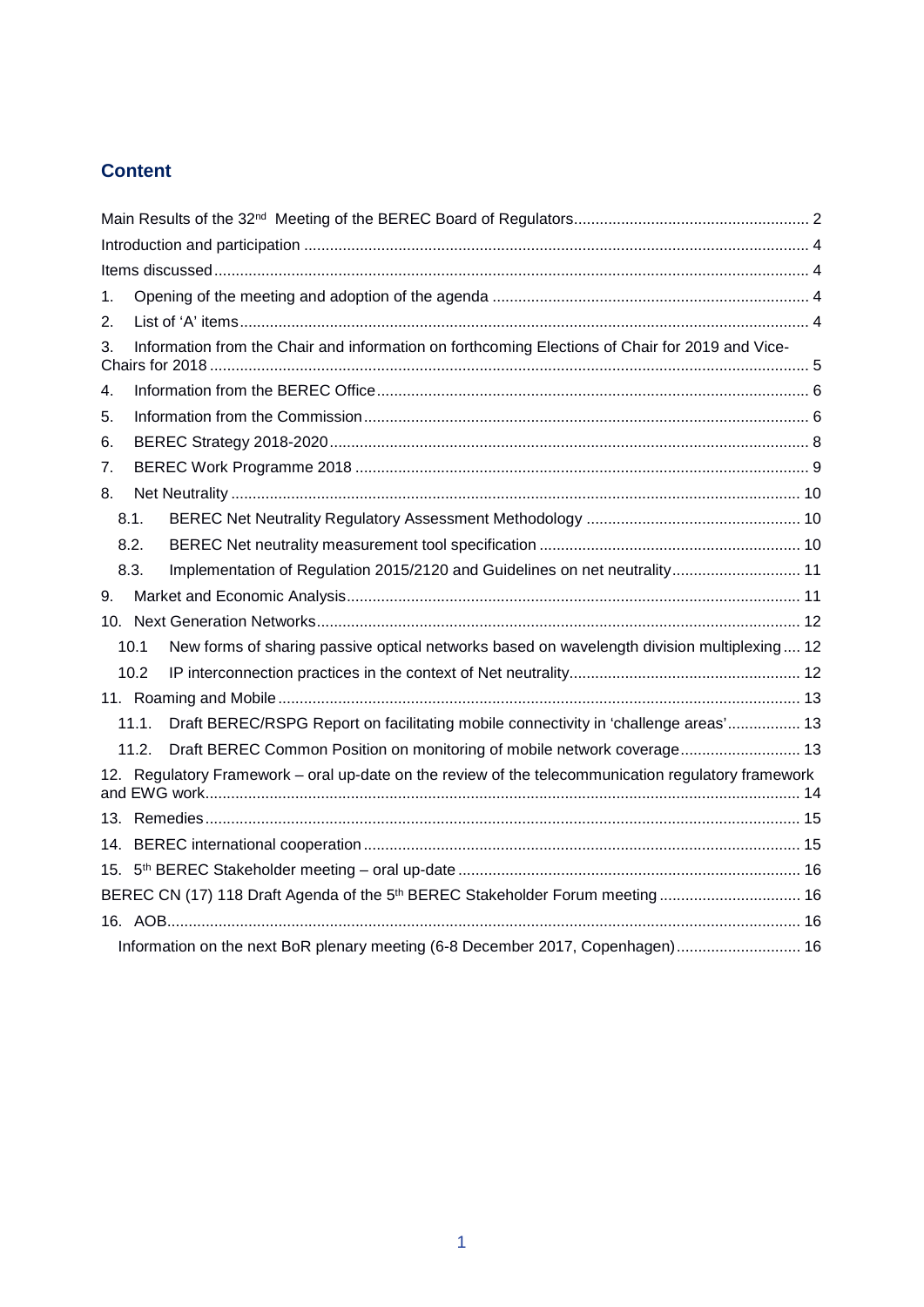#### *Main Results of the* **32nd Meeting of the BEREC Board of Regulators**

<span id="page-2-0"></span>The BEREC Board of Regulators (BoR) held its 32<sup>nd</sup> ordinary plenary meeting on 5-6 October 2017 in Bucharest, Romania.

During the meeting the BoR discussed and/or approved the following documents:

#### **1. Documents approved for publication**

- 1.1 As 'A' items:
	- 19th International Roaming BEREC Benchmark Data Report;
	- Regulatory Accounting in Practice Report 2017;
	- BEREC Summary Report on the study trip to India;
	- BEREC input on weighted average of maximum mobile termination rates
- 1.2 As regular items:
	- BEREC report on the outcomes of public consultation with stakeholders on the BEREC Strategy 2018-2020 public consultation document;
	- BEREC Strategy 2018-2020;
	- BEREC Report on the outcomes of public consultation on the draft Net Neutrality Regulatory Assessment Methodology;
	- BEREC Net Neutrality Regulatory Assessment Methodology;
	- Net neutrality measurement tool specification;
	- BEREC Report on new forms of sharing passive optical networks based on wavelength division multiplexing;
	- BEREC Report on the outcomes of the public consultation on the draft BEREC Report on IP interconnection practices in the context of net neutrality;
	- BEREC Report on IP interconnection practices in the context of net neutrality;
	- BEREC Report on the convergence of fixed and mobile networks;
- 1.3 For public consultation:
	- Draft BEREC Work Programme 2018;
	- Draft BEREC Report on the Impact of content markets and devices on fixed and mobile ECS markets;
	- Draft RSPG/BEREC Report on facilitating mobile connectivity in 'challenge areas';
	- Draft BEREC preliminary report on monitoring of mobile network coverage with a view to a common position;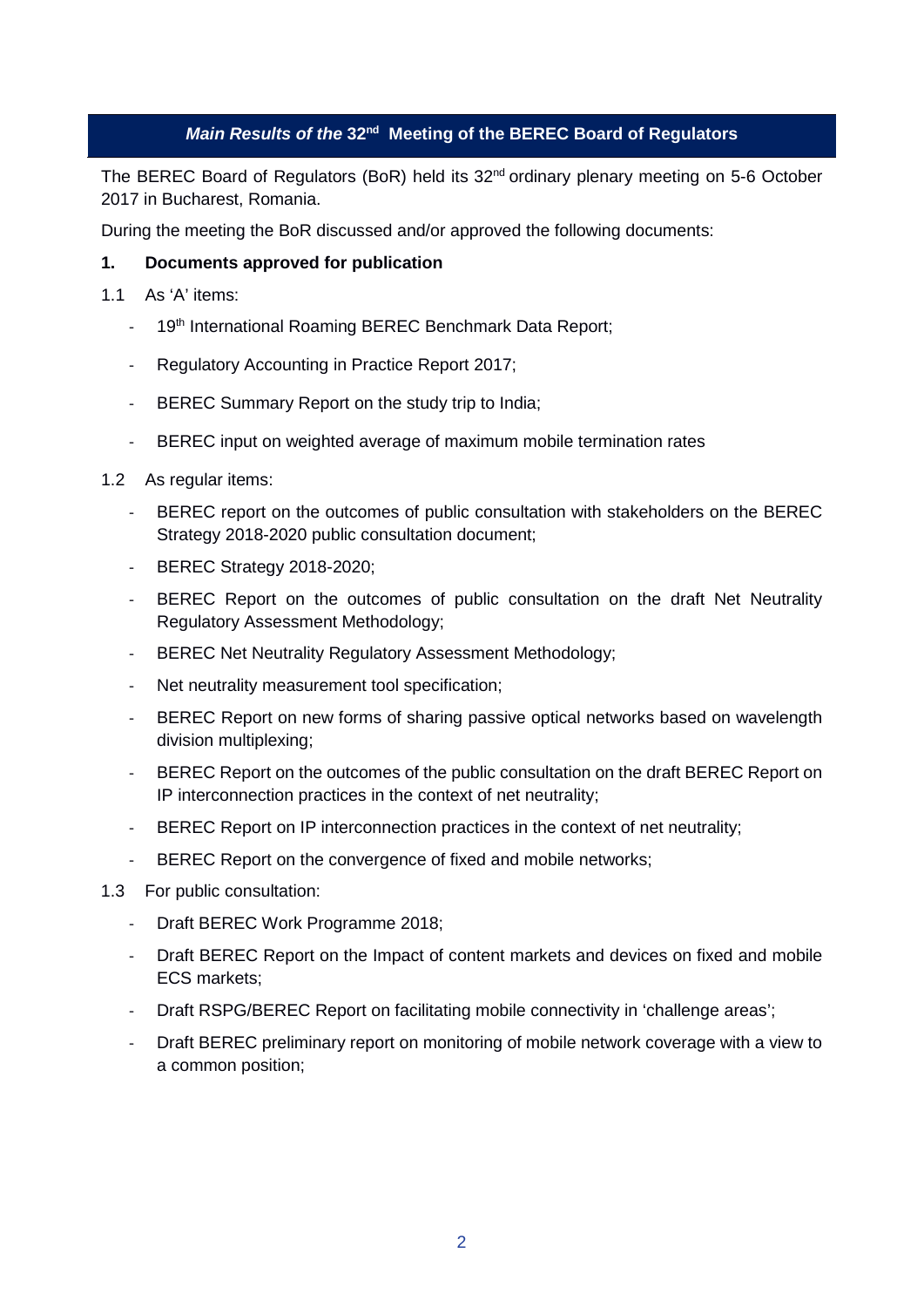#### **2. Discussion on topics of strategic importance**

During the plenary meeting BoR discussed the draft BEREC Internal report summarising annual reports by the NRAs on the implementation of the net-neutrality provisions of Regulation 2015/2021 and associated BEREC guidelines and in view of the adoption of a completed full report in P4. The BoR members also discussed the ongoing review of the telecommunications regulatory framework and BEREC international cooperation.

#### **3. Documents submitted for information and/or consideration**

The BoR took note of the information provided in the following documents:

- Information on the electronic voting procedures since the last plenary meeting;
- Information on electronic voting procedures planned between P3 and P4;
- BEREC Work Programme 2017 status update;
- Draft agenda for 5<sup>th</sup> BEREC Stakeholder Forum.

#### **4. Next meeting**

The next ordinary meeting of the BoR will take place on **7-8 December 2017 in Copenhagen (Denmark)** and will be hosted by the [Danish Business Authority](http://danishbusinessauthority.dk/) (DBA).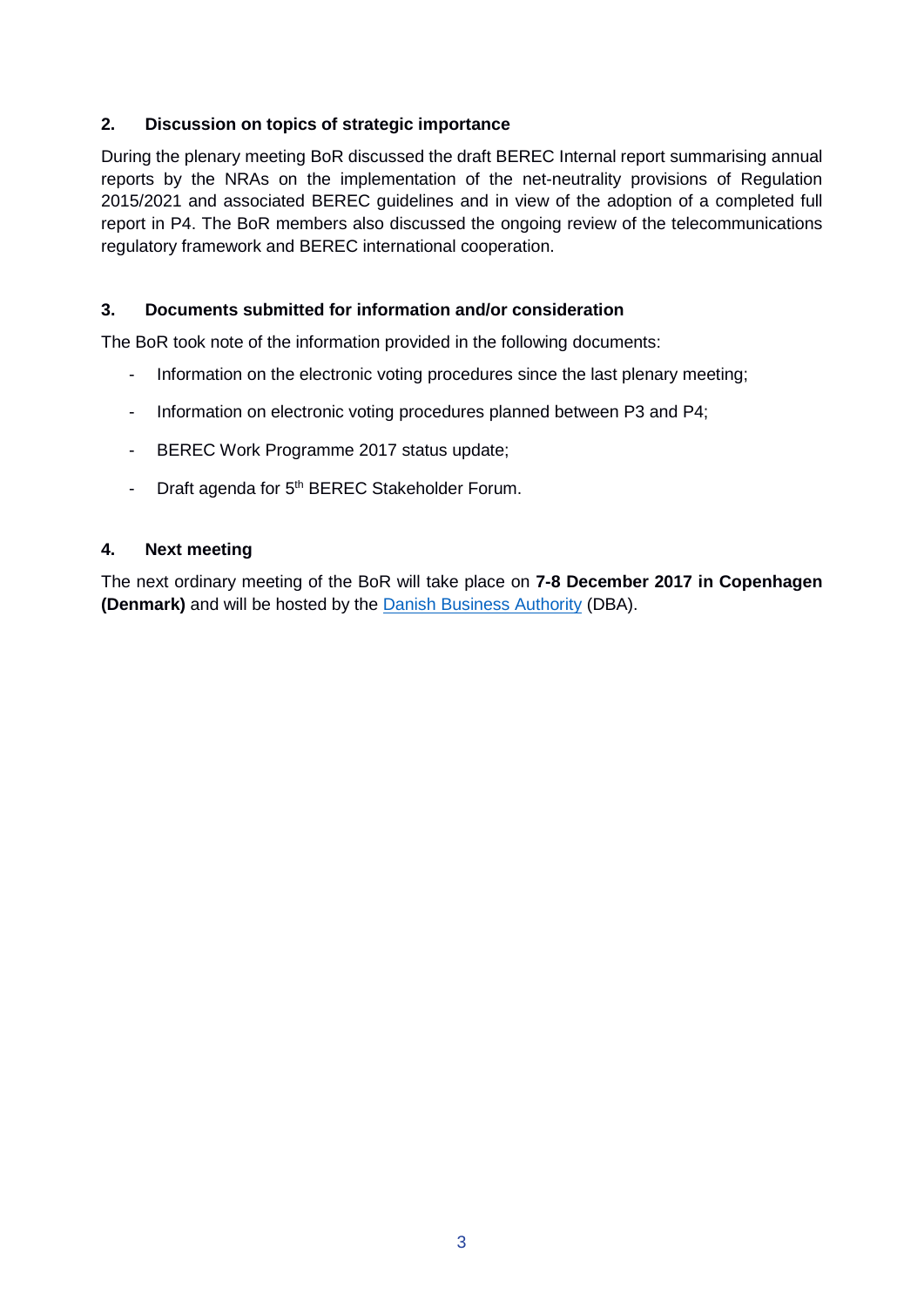#### *Introduction and participation*

<span id="page-4-0"></span>The BEREC Board of Regulators (BoR) held its 32<sup>nd</sup> ordinary plenary meeting on 5-6 October 2017 in Bucharest, Romania.

The meeting was attended by the Heads and/or high-level representatives of the NRAs established in each EU Member State which have primary responsibility for overseeing the dayto-day operation of the markets for electronic communications networks and services. Heads and high-level representatives of the NRAs from the EFTA States and the States that are candidates for accession to the EU, the Commission and the EFTA Surveillance Authority also took part in the meeting.

#### *Items discussed*

<span id="page-4-1"></span>A short overview of the information presented under each agenda item, a summary record of the proceedings and a record of the conclusions reached by the BoR under each agenda item is each presented below.

### <span id="page-4-2"></span>**1. Opening of the meeting and adoption of the agenda**

| Document(s)                | BoR (17) 167 Draft BoR meeting agenda                                                                      |
|----------------------------|------------------------------------------------------------------------------------------------------------|
| Introduction by            | <b>BEREC Chair (Arcep)</b>                                                                                 |
| Information pre-<br>sented | The BEREC Chair opened the meeting and presented the agenda for ap-<br>proval by the BoR.                  |
|                            | The BEREC Chair welcomed the meeting participants who participated in<br>a BoR meeting for the first time: |
|                            | Mr João Cadete de Matos (ANACOM);                                                                          |
|                            | Mr Kaur Kajak (ETRA).                                                                                      |
|                            | The meeting host presented practical information on the logistics of the<br>meeting.                       |
| <b>Conclusions</b>         | The draft agenda was approved without any changes.                                                         |

#### <span id="page-4-3"></span>**2. List of 'A' items**

| Document(s)                | Approval for publication:                                                                                                              |
|----------------------------|----------------------------------------------------------------------------------------------------------------------------------------|
|                            | BoR (17) 168 Draft 19 <sup>th</sup> International Roaming BEREC Benchmark Data<br>Report                                               |
|                            | BoR (17) 169 Draft Regulatory Accounting in Practice Report 2017<br>BoR (17) 170 Draft BEREC Summary Report on the study trip to India |
|                            | BoR (17) 166 Draft BEREC input on weighted average of maximum mo-<br>bile termination rates                                            |
| Introduction by            | <b>BEREC Chair (Arcep)</b>                                                                                                             |
| Information pre-<br>sented | The BEREC Chair introduced the list of "A" items as set out above.                                                                     |
|                            | The BoR members were asked to approve the "A" items for publication.                                                                   |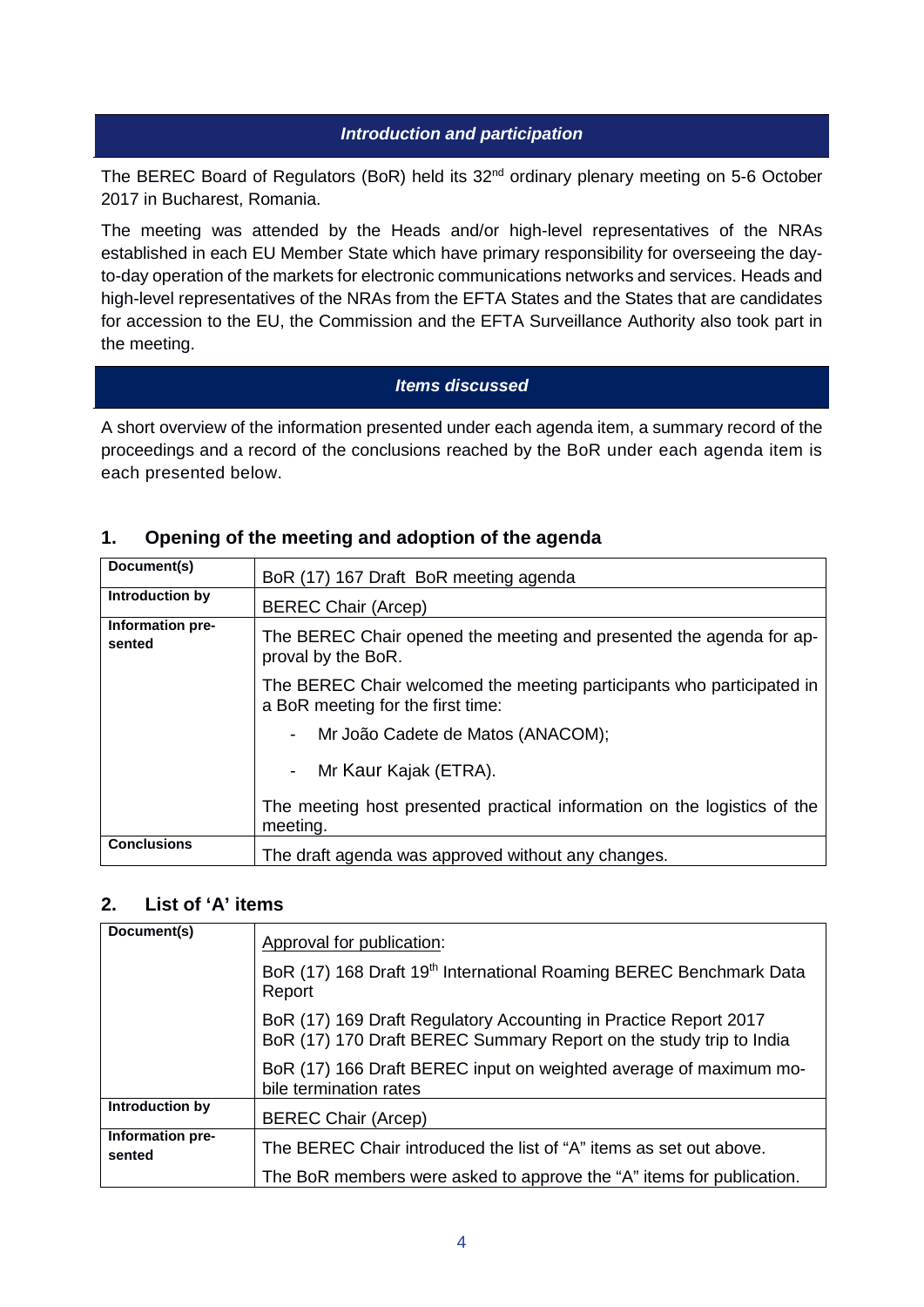| <b>Conclusions</b> | The BoR approved the documents included in the 'A' item list for publica-<br>tion. |
|--------------------|------------------------------------------------------------------------------------|

### <span id="page-5-0"></span>**3. Information from the Chair and information on forthcoming Elections of Chair for 2019 and Vice-Chairs for 2018**

| Document(s)                | No documents                                                                                                                      |
|----------------------------|-----------------------------------------------------------------------------------------------------------------------------------|
| Introduction by            | <b>BEREC Chair (Arcep)</b>                                                                                                        |
| Information pre-<br>sented | The BEREC Chair reported to the BoR on the recent important meetings<br>he held:                                                  |
|                            | Lunch meeting with the ITRE rapporteur and shadow rapporteurs on<br>the Code in Brussels on 7 June;                               |
|                            | On 8 June, speech at the FT Future of Media and Telecoms confer-<br>-<br>ence in London regarding telecoms/media convergence;     |
|                            | On 15 - 16 June, participation in the Digital Assembly 2017 in Valletta,<br>Malta;                                                |
|                            | an event organized by NetCompetition on 20 June in Brussels;<br>$\qquad \qquad -$                                                 |
|                            | Keynote speech at the $12th$ annual spectrum management confer-<br>ence, organized in Brussels on 21 June;                        |
|                            | On 17 July, panel discussion at the Digital- Carnival in Kotor (Monte-<br>negro);                                                 |
|                            | On 19 July, meeting with the EWG Co-chairs in Brussels;                                                                           |
|                            | On 20 July, meeting with Roberto Viola to exchange views on the on-<br>going framework review;                                    |
|                            | Keynote speech at RTR Telecoms Summit organized in Salzburg on<br>28 August;                                                      |
|                            | ITU Telecom World in Busan (Korea) on 25-27 September in order to<br>talk about digital transformation and 5G;                    |
|                            | 27 September, keynote speech at the FT/ETNO summit in Brussels<br>where the incoming BEREC Chair was also present.                |
|                            | He also informed the BoR about the forthcoming events in which he is go-<br>ing to participate:                                   |
|                            | On 9 and 11 October, International regulators forum in Brussels;                                                                  |
|                            | 11 October: meeting with Commissioner Gabriel, together with<br>incomming BEREC Chair;                                            |
|                            | On 18 October, keynote speech at the TMT Sector Conference<br>dedicated to Competition Law and Regulation, organised in Brussels; |
|                            | On 24 October, ComReg's conference to talk about network rollout<br>and the new European Electronic Communications Code;          |
|                            | In the week of 6 November, Web Summit organised in Lisbon.                                                                        |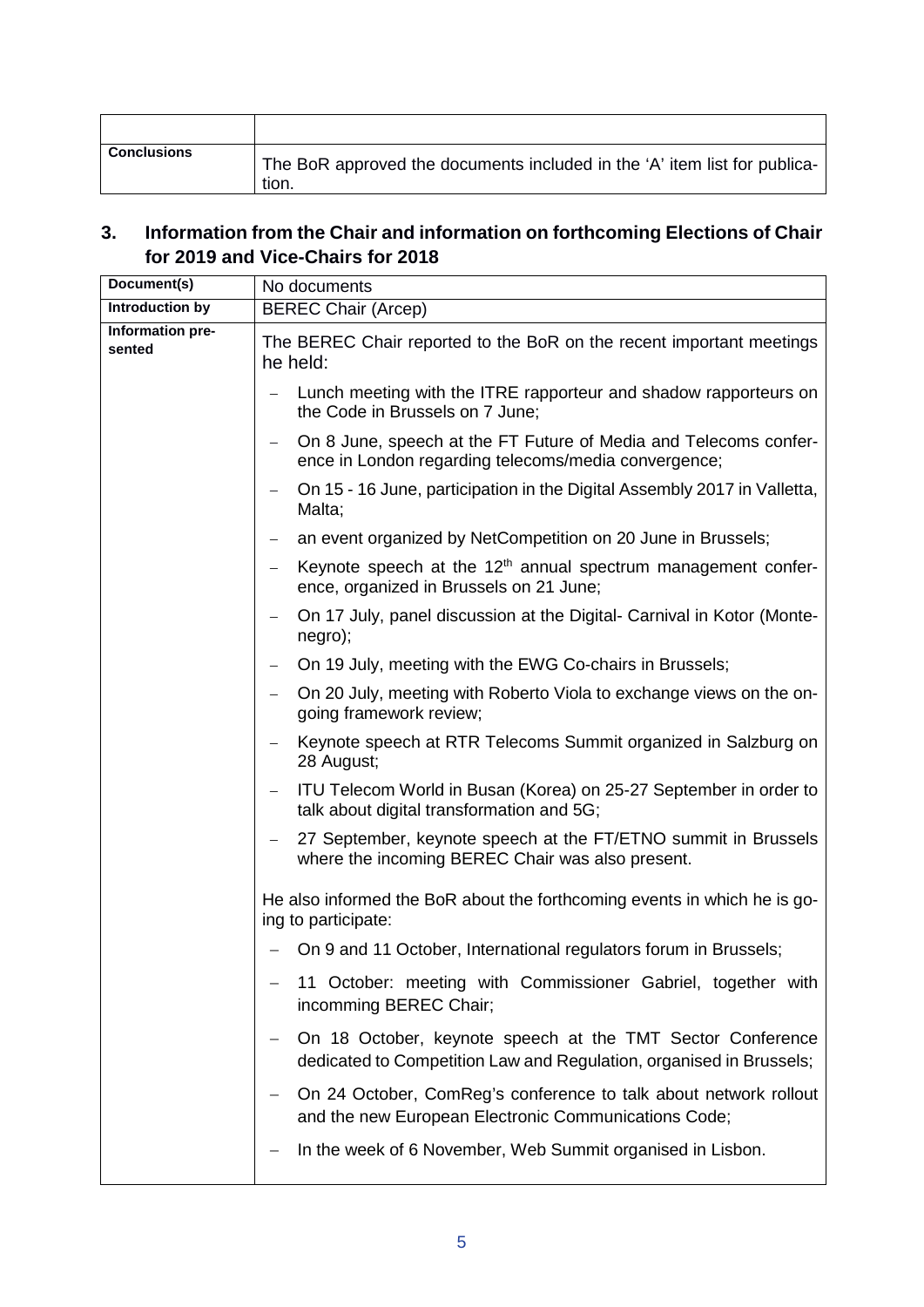|                    | The BEREC Chair also informed the BoR about the call for candidates for<br>the position of the BEREC Chair 2019 and Vice-Chairs for 2018. He re-<br>minded the meeting of the rules that govern the election process and in-<br>formed the BoR that there will be two additional Vice-Chairs positions for<br>2018. |
|--------------------|---------------------------------------------------------------------------------------------------------------------------------------------------------------------------------------------------------------------------------------------------------------------------------------------------------------------|
| <b>Conclusions</b> | The BoR took note of the information.                                                                                                                                                                                                                                                                               |

### <span id="page-6-0"></span>**4. Information from the BEREC Office**

| Document(s)                | BoR (17) 171 Information on the electronic voting procedures since the                                                                                                                                                                                                 |
|----------------------------|------------------------------------------------------------------------------------------------------------------------------------------------------------------------------------------------------------------------------------------------------------------------|
|                            | last plenary meeting                                                                                                                                                                                                                                                   |
|                            | BoR (17) 172 Information on electronic voting procedures planned be-                                                                                                                                                                                                   |
|                            | tween P3 and P4                                                                                                                                                                                                                                                        |
|                            | BoR (17) 173 2017 BEREC Work Programme status update                                                                                                                                                                                                                   |
| <b>Introduction by</b>     | <b>BEREC Office representative</b>                                                                                                                                                                                                                                     |
| Information pre-<br>sented | The BEREC Office submitted to the BoR for information the updated con-<br>tact lists of the BEREC Heads, CN members and the BEREC Office, the<br>outcome of the recent electronic voting procedures and the implementation<br>status of the 2017 BEREC Work Programme. |
|                            | A BEREC Office representative reported to the BoR about major BEREC<br>projects that are currently underway:                                                                                                                                                           |
|                            | The progress on the WP-2017 and the deliverables submitted since<br>the last BoR meeting in Cascais;                                                                                                                                                                   |
|                            | The compliance with the BEREC style guide;                                                                                                                                                                                                                             |
|                            | The three PCs held in June-July (i.e. mainly statistics on the contri-<br>$\overline{\phantom{m}}$<br>butions received and the tools used);                                                                                                                            |
|                            | The phase-II cases submitted since CN2;                                                                                                                                                                                                                                |
|                            | The IS-Portal, the BERECnet and the on-line tool for PCs;                                                                                                                                                                                                              |
|                            | The external studies (i.e. completion of the study on NN and infor-<br>mation on the procurement of the study on 5G);                                                                                                                                                  |
|                            | The operational budget with emphasis on the spending on meet-<br>ings and on reimbursements of EWG experts, use of AVC confer-<br>ence facility, etc.;                                                                                                                 |
|                            | The next sessions of BEREC training.                                                                                                                                                                                                                                   |
| <b>Conclusions</b>         | The BoR took note of the information.                                                                                                                                                                                                                                  |

### <span id="page-6-1"></span>**5. Information from the Commission**

| Document(s)                | No documents                                                                                                                                                                                                                                                       |
|----------------------------|--------------------------------------------------------------------------------------------------------------------------------------------------------------------------------------------------------------------------------------------------------------------|
| Introduction by            | <b>Commission Representative</b>                                                                                                                                                                                                                                   |
| Information pre-<br>sented | A representative of the European Commission updated the BoR on recent<br>developments which are of interest to BEREC.                                                                                                                                              |
|                            | The EC representative drew attention to the appointment of new Commis-<br>sioner, in July 2017. He highlighted that she is interested in the BEREC<br>work and expressed his hopes that the cooperation between the Commis-<br>sioner and BEREC will be excellent. |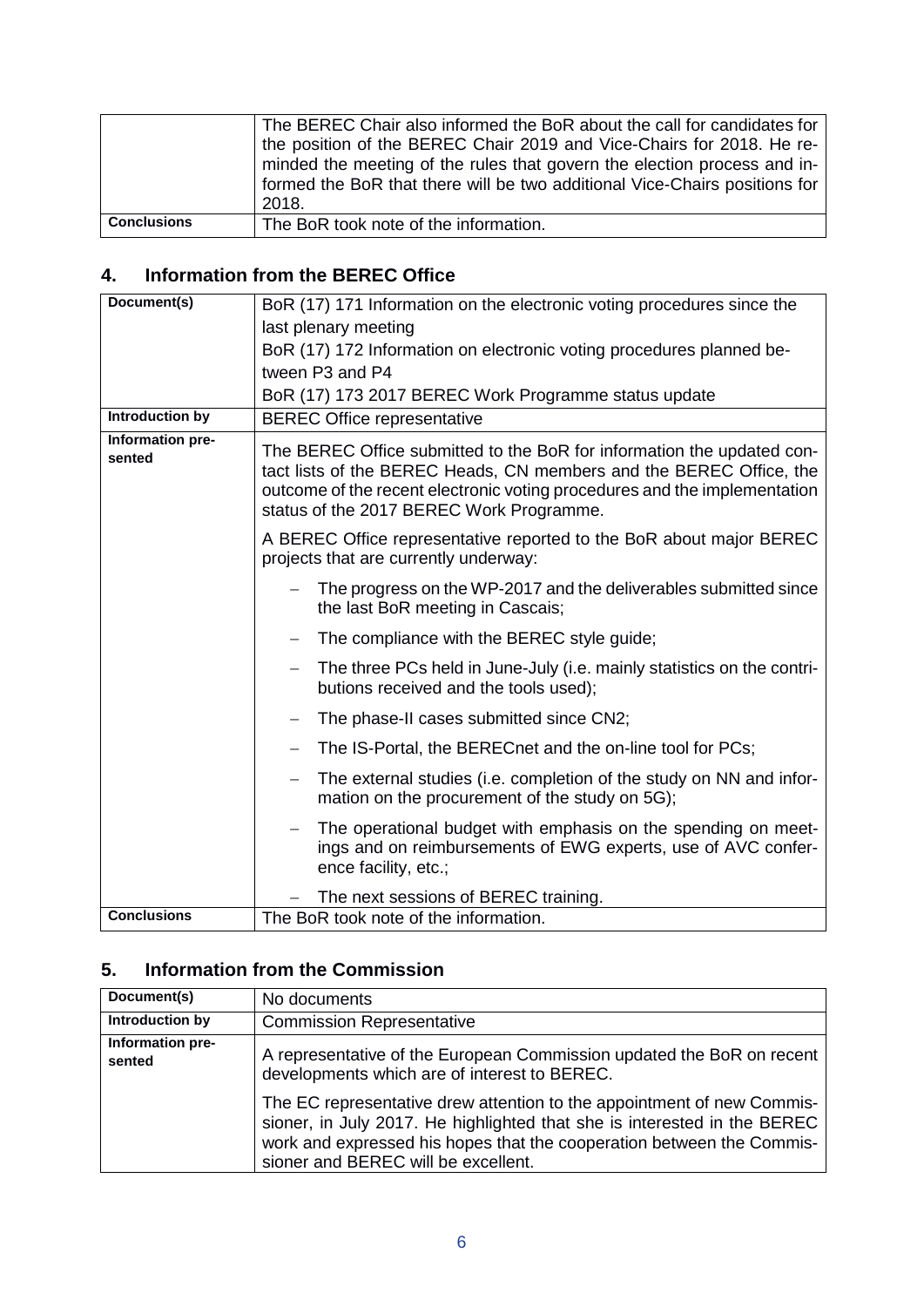He reported on the Tallinn Digital Summit, Estonia, 29 September 2017. The aim of the Summit was to serve as a platform for launching high-level discussions on plans for digital innovation, enabling Europe to stay ahead of the technological curve and be a digital global leader in the years to come. The EC representative informed the BoR that the first session of the summit was dedicated to the future of governance and public services, while during the second session EU leaders discussed the future of economy and society. He informed the BoR that the summit conclusions will be transmitted to the European Council. He reported that the EU leaders agreed that the work on the EECC should accelerate and that a Council position should be reached as soon as possible. Therefore, they called for an extraordinary Telecom Council meeting, which will most likely take place on 24 October 2017, to discuss outcomes of the Summit, cybersecurity and issues related to the Code and e-privacy.

The EC representative reported also on the result of the ITRE vote on the Code and BEREC regulation and informed the BoR that the EP is ready to start trialogues. He expressed satisfaction with the report as it is largely in line with the EC proposal. He also reported about the situation in Council, which is more worrying, especially regarding the independence of NRAs and spectrum. He informed the BoR that the EC will continue discussions with the Council at technical and political level. The EC representative expects the trialogues to start in the end of October and continue in mid-November and December.

Regarding the Roaming Regulation, the EC representative reported that the market responded positively to the changes. He informed the BoR about the results of a Flash Eurobarometer survey the EC has carried out. It shows that, in general, customers are satisfied with the RLAH solution. He also pointed to the increasing volumes of traffic as a consequence of increasing uptake of services by consumers.

The EC representative noted that the BEREC input on the weighted average MTR in the EU which is a standard annual exercise is expected soon.

Regarding the WiFi for Europe Initiative, the EC representative informed the BoR that it is going into the implementation phase. He stressed that it will be beneficial for local communities and its citizens to promote Internet access.

As for WACC and TRR the EC representative informed the BoR that the EC is still working on these issues.

The EC representative noted that the trialogues on the AVMSD have already started. The EC welcomed the developments regarding the articles on regulators' independence, in terms of both resources and the composition of ERGA. In view of the EC, this could have positive implications for the ongoing discussions on NRAs' competences in the context of the EECC.

The EC representative noted that the rules on online portability of content will enter into force as of 1 April 2018, which is another signal besides roaming that the internal market is functioning.

Regarding the free flow of data, he reported that the College of Commissioners adopted a draft regulation which deals with the abolition of barriers in the EU to allow free flow of non-personal data.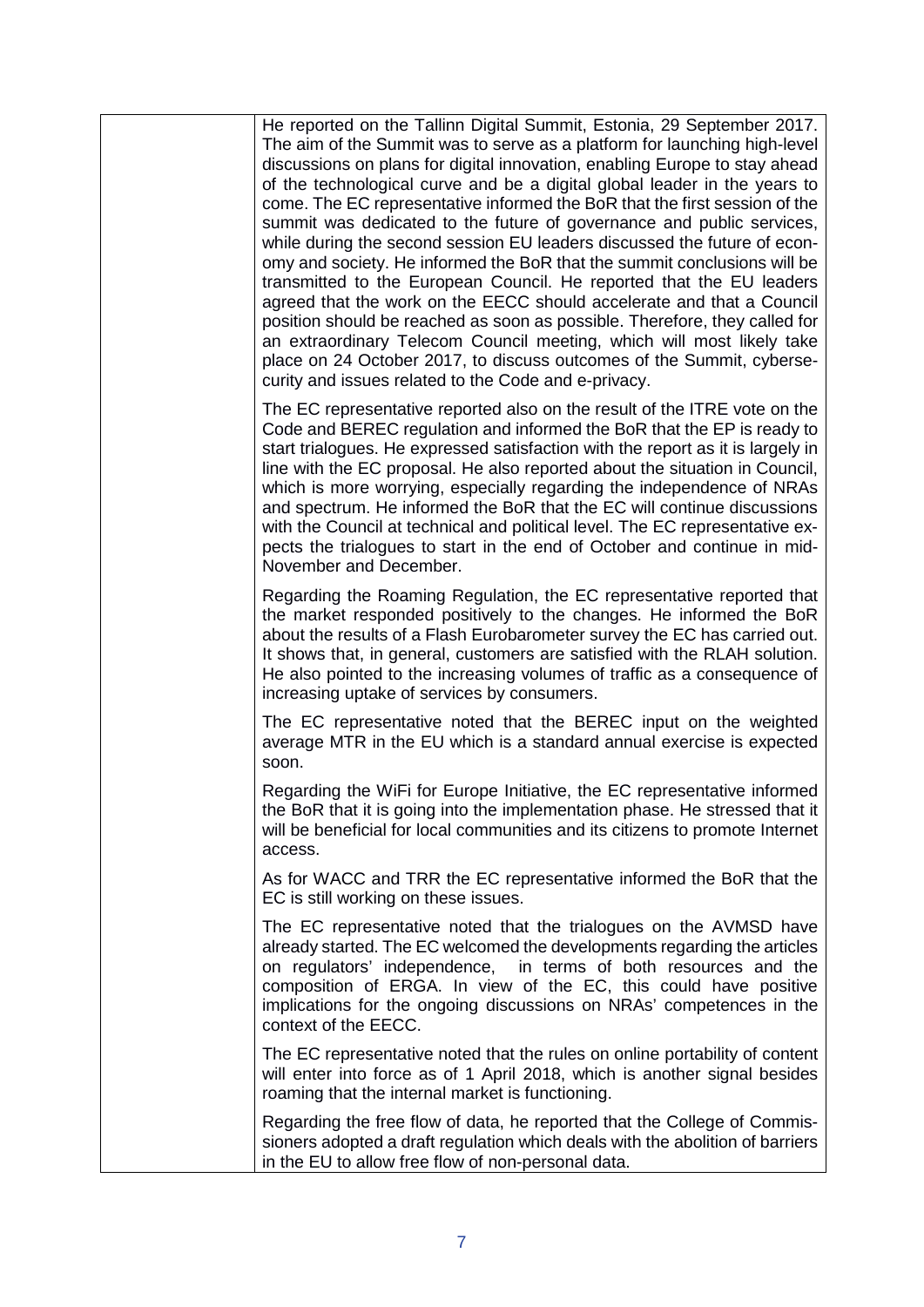|                    | He also reported about the adoption of the Cybersecurity package by the<br>EC, which consists of several documents:                                                                                                                                                                                                                                                                                                                                              |
|--------------------|------------------------------------------------------------------------------------------------------------------------------------------------------------------------------------------------------------------------------------------------------------------------------------------------------------------------------------------------------------------------------------------------------------------------------------------------------------------|
|                    | communication on the EU's cybersecurity strategy;                                                                                                                                                                                                                                                                                                                                                                                                                |
|                    | guidelines on implementation by EU member states of the Directive<br>on the Security of Network and Information Systems (NIS) by the<br>May 2018;                                                                                                                                                                                                                                                                                                                |
|                    | a draft of cybersecurity and incident reporting requirements (draft<br>Commission implementing regulation) applicable to 'digital service<br>providers' under the NIS Directive (covering online marketplaces,<br>search engines, and cloud computing services);                                                                                                                                                                                                 |
|                    | a legislative proposal (draft Regulation) for a reform of ENISA and<br>for a voluntary framework for EU-wide cybersecurity certification of<br>ICT products and services; and                                                                                                                                                                                                                                                                                    |
|                    | a non-binding recommendation to EU member states on a<br>coordinated response to large-scale cybersecurity incidents.                                                                                                                                                                                                                                                                                                                                            |
|                    | The EC representative welcomed the exchange of views between BEREC<br>and the EC on the ongoing telecommunication regulatory framework re-<br>view. He expressed Commission's interest in the BEREC progress on the<br>implementation of its programme, especially in relation to the mobile net-<br>work coverage topics, which in the Commission's view are important for<br>other developments to take place, such as e-health services or connected<br>cars. |
|                    | The EC representative reported that the EC had sent letters of notice to 7<br>MS regarding the delays on art 7. The formal procedures have started, but<br>could be stopped if the infringements were removed.                                                                                                                                                                                                                                                   |
|                    | The EC representative welcomed the work of BEREC is doing on mobile<br>coverage. He also mentioned the EC was trying to accelerate the prepara-<br>tion of SMP guidelines and was counting on BEREC opinion in this regard.                                                                                                                                                                                                                                      |
| <b>Conclusions</b> | The BoR took note of the information.                                                                                                                                                                                                                                                                                                                                                                                                                            |

# <span id="page-8-0"></span>**6. BEREC Strategy 2018-2020**

| Document(s)                | BoR (17) 174 Draft report on the outcomes of public consultation with<br>stakeholders on the BEREC Strategy 2018-2020 public consultation doc-                                                                                                                                                         |
|----------------------------|--------------------------------------------------------------------------------------------------------------------------------------------------------------------------------------------------------------------------------------------------------------------------------------------------------|
|                            | ument                                                                                                                                                                                                                                                                                                  |
|                            | BoR (17) 175 Draft BEREC Strategy 2018-2020                                                                                                                                                                                                                                                            |
| Introduction by            | Ad-hoc MTS EWG Co-Chair (PTS) and BEREC Office representative                                                                                                                                                                                                                                          |
| Information pre-<br>sented | Since BEREC commenced its activities in January 2010, it has adopted<br>two medium-term strategies. The first was published on 23 February 2012,<br>for the period 2012-2015. The second, published on 5 December 2014,<br>presented the strategic outlook for the next 3-year period of 2015-2017.    |
|                            | It was agreed that the medium-term strategy will be reviewed periodically;<br>therefore, as the current strategy expires on 31 December 2017 BEREC<br>decided to work on its update, so that it could be adopted when the 2018<br>BEREC Work Programme is adopted for public consultation in P3. An ad |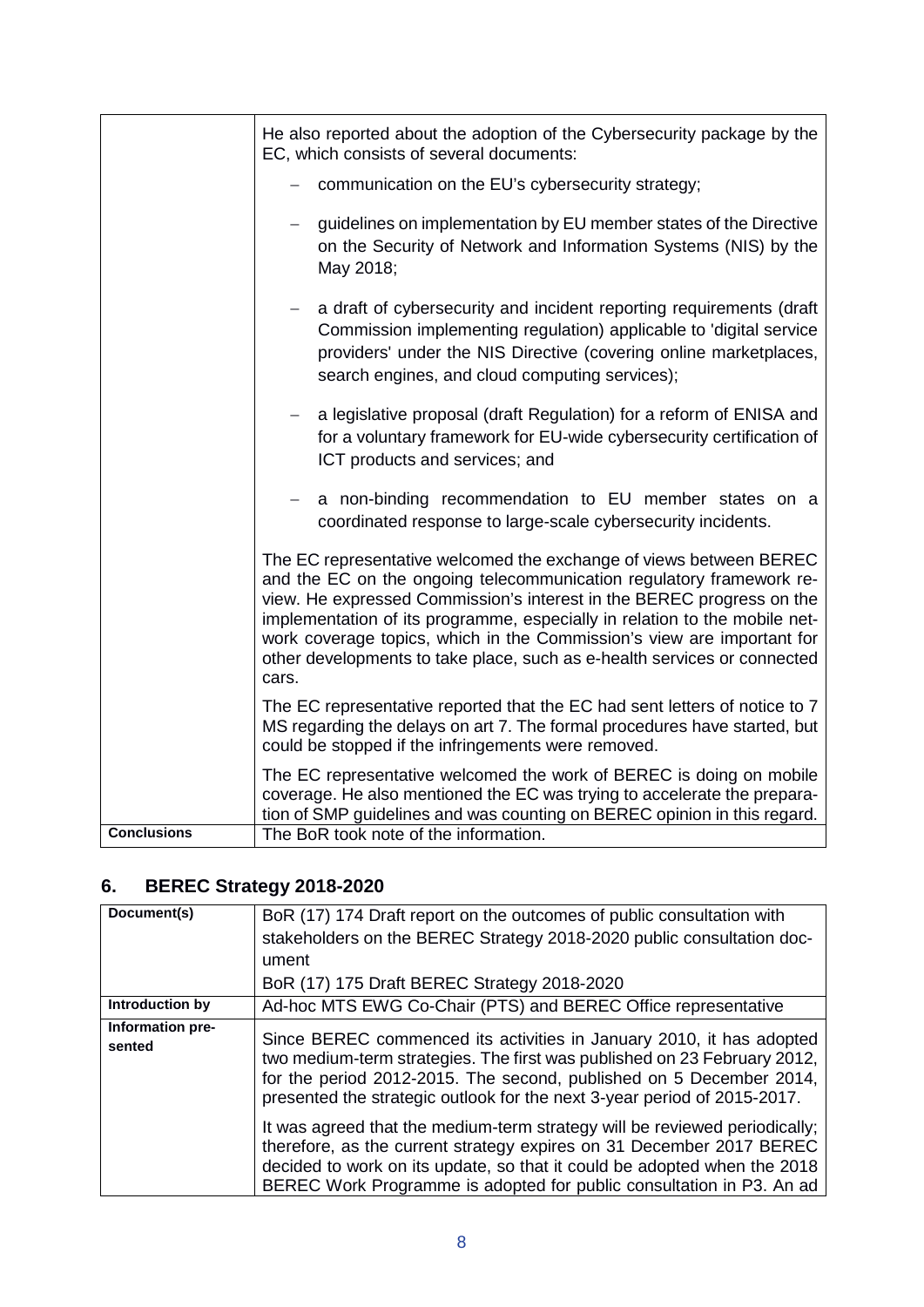|                    | hoc EWG on the BEREC Medium-term Strategy 2018-2020 was set up for<br>this purpose.<br>In the course of preparing its Medium-term Strategy for 2018-2020, BE-<br>REC carried out two public consultations. The first public consultation ran<br>from 8 March till 5 April 2017. It sought inputs and answers to a number of<br>open questions relating to developments affecting the end-user experi-<br>ence, the evolution of networks and the competitive dynamics in the digital<br>ecosystem. During the first public consultation, BEREC received 16 con-<br>tributions. All the contributions were taken into account while drafting the<br>BEREC Strategy 2018-2020, which was presented to the BoR at the sec- |
|--------------------|-------------------------------------------------------------------------------------------------------------------------------------------------------------------------------------------------------------------------------------------------------------------------------------------------------------------------------------------------------------------------------------------------------------------------------------------------------------------------------------------------------------------------------------------------------------------------------------------------------------------------------------------------------------------------------------------------------------------------|
|                    | ond Plenary meeting of 2017 and approved for the second public consul-<br>tation.                                                                                                                                                                                                                                                                                                                                                                                                                                                                                                                                                                                                                                       |
|                    | The second public consultation on the draft BEREC Strategy 2018-2020<br>ran from 7 June to 5 July 2017. In response to this consultation, BEREC<br>received 14 contributions. The EWG Chair presented to the BoR the draft<br>report on the outcomes of the second public consultation.                                                                                                                                                                                                                                                                                                                                                                                                                                 |
|                    | The EWG Chair also presented to the BoR the revised draft of the BEREC<br>Strategy 2018-2020 which reflects contributions from the public consulta-<br>tion.                                                                                                                                                                                                                                                                                                                                                                                                                                                                                                                                                            |
| <b>Conclusions</b> | The BoR approved the documents for publication with a clarification.                                                                                                                                                                                                                                                                                                                                                                                                                                                                                                                                                                                                                                                    |

# <span id="page-9-0"></span>**7. BEREC Work Programme 2018**

| Document(s)                | BoR (17) 176 Draft BEREC Work Programme 2018                                                                                                                                                                                                                                                                                                                                                                                                                                                                                                                                                                                   |
|----------------------------|--------------------------------------------------------------------------------------------------------------------------------------------------------------------------------------------------------------------------------------------------------------------------------------------------------------------------------------------------------------------------------------------------------------------------------------------------------------------------------------------------------------------------------------------------------------------------------------------------------------------------------|
| Introduction by            | BEREC Vice-Chair representative (RTR)                                                                                                                                                                                                                                                                                                                                                                                                                                                                                                                                                                                          |
| Information pre-<br>sented | The annual BEREC Work Programme is the basis for the work to be car-<br>ried out by BEREC during the year in question. In order to ensure timely<br>preparation of the BEREC WP for 2018, the Incoming BEREC Chair<br>launched a call for inputs from NRAs, EWGs/EWG Co-Chairs, Stakehold-<br>ers and the European Commission. All the parties were to provide their<br>inputs in the period from 17 March to 14 April 2017. In total 18 organisa-<br>tions replied suggesting more than 110 work items, which were clustered<br>according to the strategic priorities of the draft BEREC Medium-term Strat-<br>egy 2018-2020. |
|                            | Based on the inputs received, the Incoming BEREC Chair prepared and<br>circulated for comments a list of all proposed topics and asked NRAs to<br>provide feedback regarding the priority topics they would like to include in<br>the final draft of the BEREC WP 2018. Based on the feedback received,<br>the three highest-rated items per strategic priority of the draft BEREC Me-<br>dium-term Strategy 2018-2020 were identified. The results of this exercise<br>were discussed at the Plenary meeting in Cascais.                                                                                                      |
|                            | After Plenary 2, the Incoming BEREC Chair consulted the EWG Co-chairs<br>on the specific deliverables foreseen in the new BEREC WP 2018.                                                                                                                                                                                                                                                                                                                                                                                                                                                                                       |
|                            | A full draft BEREC Work Programme 2018 was presented to the BoR for<br>discussion with a view to adopting it for public consultation to be held from<br>11 October to 8 November 2017.                                                                                                                                                                                                                                                                                                                                                                                                                                         |
| <b>Conclusions</b>         | The BoR approved the document for public consultation.                                                                                                                                                                                                                                                                                                                                                                                                                                                                                                                                                                         |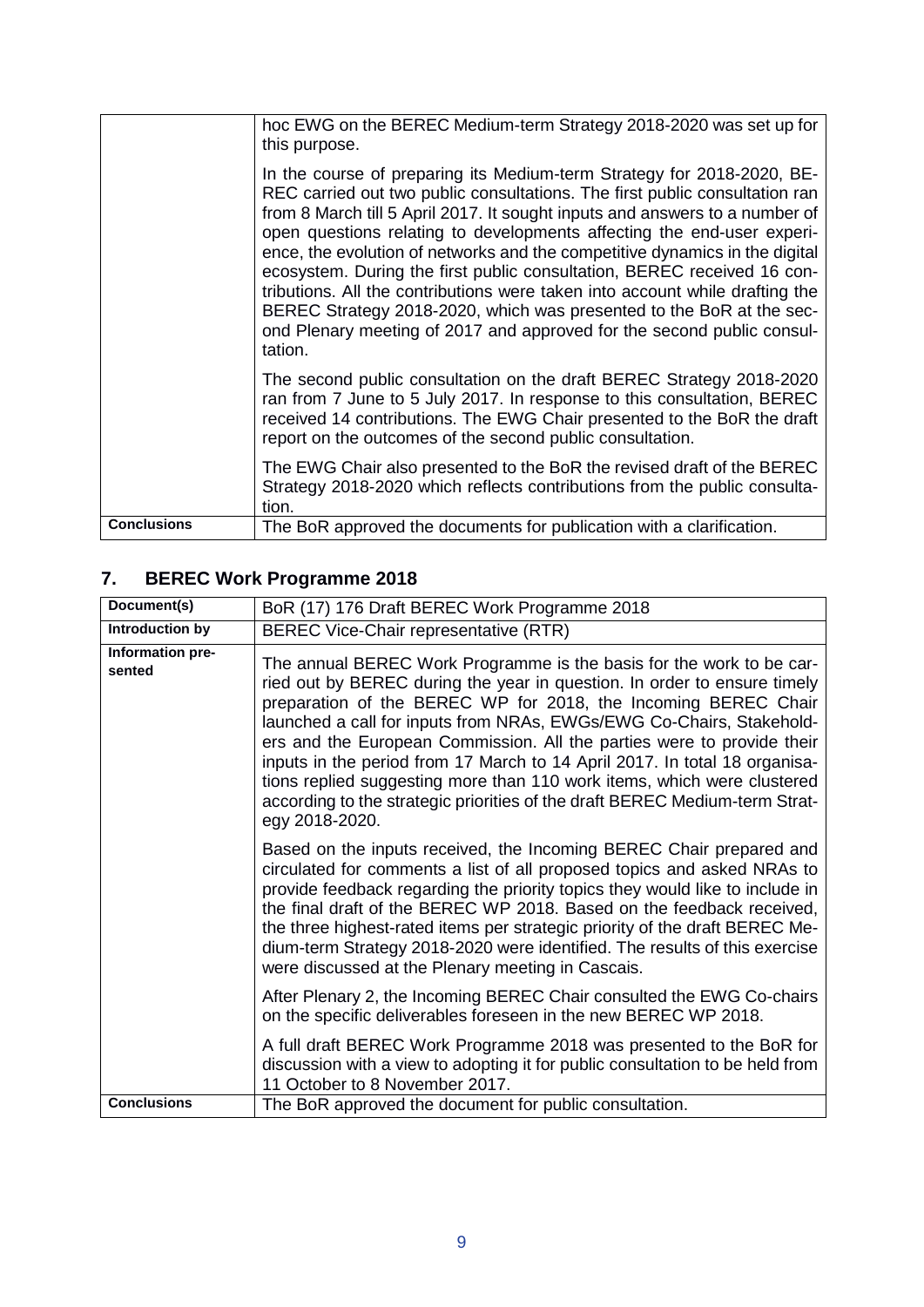### <span id="page-10-0"></span>**8. Net Neutrality**

| Document(s)<br>BoR (17) 177 Draft BEREC Report on the outcomes of public consulta-<br>tion on the draft Net Neutrality Regulatory Assessment Methodology<br>BoR (17) 178 Draft BEREC Net Neutrality Regulatory Assessment Meth-<br>odology<br>Introduction by<br>NN EWG Co-Chairs (Nkom/ACM)<br>Information pre-<br>sented<br>the net neutrality provisions of the Regulation 2015/2120.<br>Access Service (IAS) quality monitoring and best practices. The method-<br>how to certify them.<br>Methodology, which addressed the comments received during the consul-<br>tation process.<br><b>Conclusions</b> |                                                                                                                                                                                                                                                                                                                                                                                                                                                                |
|---------------------------------------------------------------------------------------------------------------------------------------------------------------------------------------------------------------------------------------------------------------------------------------------------------------------------------------------------------------------------------------------------------------------------------------------------------------------------------------------------------------------------------------------------------------------------------------------------------------|----------------------------------------------------------------------------------------------------------------------------------------------------------------------------------------------------------------------------------------------------------------------------------------------------------------------------------------------------------------------------------------------------------------------------------------------------------------|
|                                                                                                                                                                                                                                                                                                                                                                                                                                                                                                                                                                                                               |                                                                                                                                                                                                                                                                                                                                                                                                                                                                |
|                                                                                                                                                                                                                                                                                                                                                                                                                                                                                                                                                                                                               |                                                                                                                                                                                                                                                                                                                                                                                                                                                                |
|                                                                                                                                                                                                                                                                                                                                                                                                                                                                                                                                                                                                               |                                                                                                                                                                                                                                                                                                                                                                                                                                                                |
|                                                                                                                                                                                                                                                                                                                                                                                                                                                                                                                                                                                                               |                                                                                                                                                                                                                                                                                                                                                                                                                                                                |
|                                                                                                                                                                                                                                                                                                                                                                                                                                                                                                                                                                                                               |                                                                                                                                                                                                                                                                                                                                                                                                                                                                |
|                                                                                                                                                                                                                                                                                                                                                                                                                                                                                                                                                                                                               | The aim of the BEREC report on regulatory assessment methodologies is<br>to support National Regulatory Authorities (NRAs) in the implementation of                                                                                                                                                                                                                                                                                                            |
|                                                                                                                                                                                                                                                                                                                                                                                                                                                                                                                                                                                                               | The work builds upon previous BEREC guidance on net neutrality, Internet<br>ology was developed with a view to supporting the implementation of the<br>BEREC Net Neutrality Guidelines. This document arises from the Net Neu-<br>trality Regulation and covers not only speed measurements, but also<br>measurements related to blocking, content, distortions, etc. It also provides<br>recommendations and advice to the NRAs on their national systems and |
|                                                                                                                                                                                                                                                                                                                                                                                                                                                                                                                                                                                                               | The EWG Co-chairs presented to the BoR the report on the results of the<br>public consultation which ran from 7 June to 5 July 2017 as well as an<br>updated version of the draft BEREC Net Neutrality Regulatory Assessment                                                                                                                                                                                                                                   |
|                                                                                                                                                                                                                                                                                                                                                                                                                                                                                                                                                                                                               | The BoR approved the documents for publication.                                                                                                                                                                                                                                                                                                                                                                                                                |

### <span id="page-10-1"></span>**8.1. BEREC Net Neutrality Regulatory Assessment Methodology**

#### <span id="page-10-2"></span>**8.2. BEREC Net neutrality measurement tool specification**

| Document(s)                | BoR (17) 179 Draft Net neutrality measurement tool specification                                                                                                                                                                                                                                                                                                                                       |
|----------------------------|--------------------------------------------------------------------------------------------------------------------------------------------------------------------------------------------------------------------------------------------------------------------------------------------------------------------------------------------------------------------------------------------------------|
| Introduction by            | NN EWG Co-Chairs (Nkom/ACM)                                                                                                                                                                                                                                                                                                                                                                            |
| Information pre-<br>sented | Following the BEREC NN QoS feasibility study, the NN EWG has prepared<br>the NN Measurement Tool Specification notably to serve as a basis for a<br>decision of the BoR to purchase development of an opt-in modular com-<br>mon measurement tool.                                                                                                                                                     |
|                            | Opt-in and modular means that NRAs that do not have a measurement<br>system in place may use the software as a basis for a national measure-<br>ment system that enables NRAs and end-users to measure the quality of<br>fixed or mobile internet access services and detect potential illegal traffic<br>management practices such as blocking or throttling of specific applica-<br>tions.           |
|                            | At the same time, NRAs that already have a national measurement system<br>can choose to apply selected metrics from the common software, for ex-<br>ample application-specific measurements which are not yet covered by<br>many current national systems.                                                                                                                                             |
|                            | In the long term, the BEREC tool could facilitate a collaborative regulatory<br>platform enabling NRAs to share knowledge, experience and expertise,<br>including providing a basis for further piloting and research in the areas of<br>measuring quality of internet access services and investigating net neutral-<br>ity issues. The setup of the platform reflects a core organisational value of |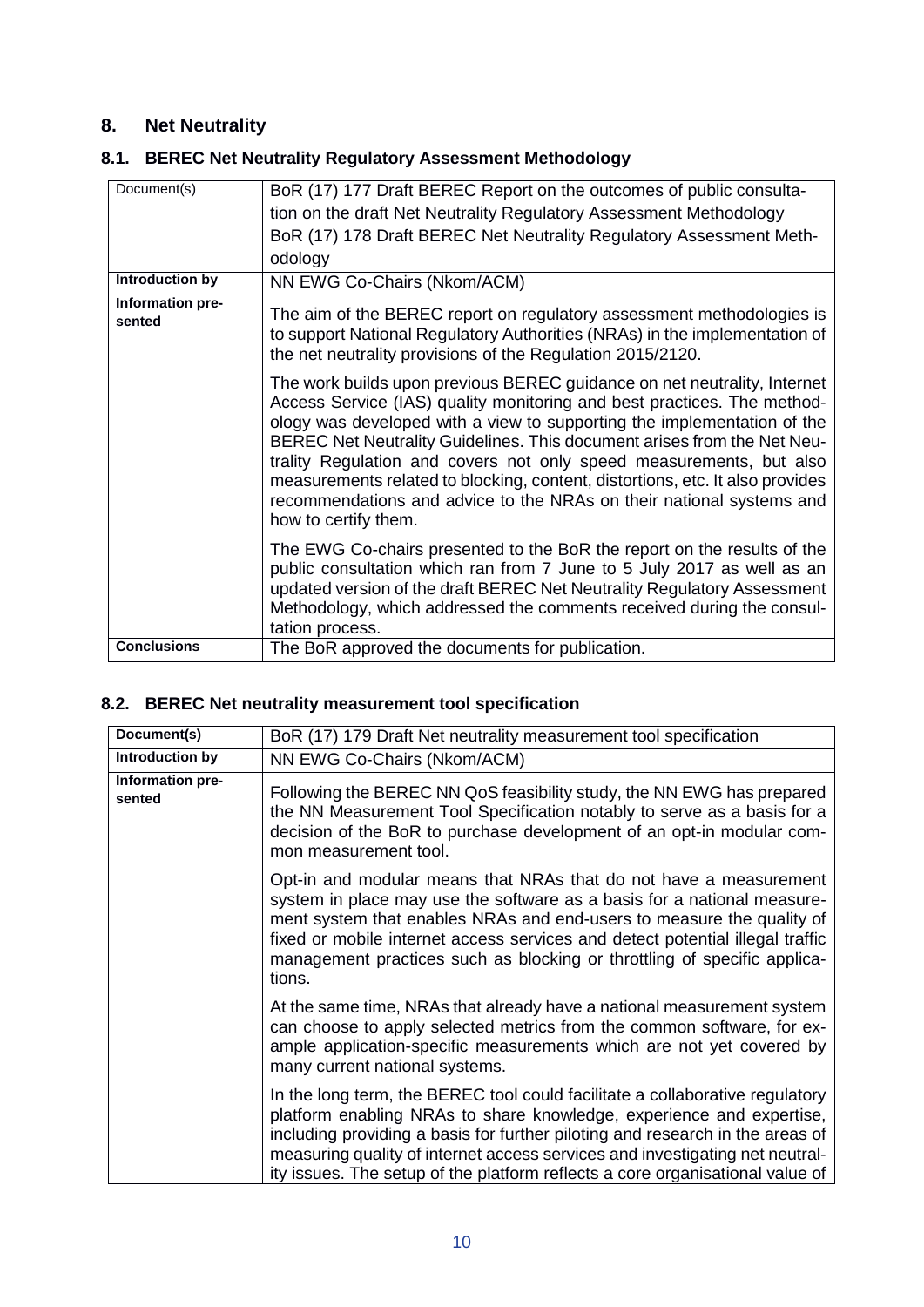|                    | BEREC - sharing good practices while acknowledging the rootedness of<br>BEREC in the NRAs.                              |
|--------------------|-------------------------------------------------------------------------------------------------------------------------|
|                    | The specifications included in the report can also be used by the NRAs<br>willing to develop their own measurement tool |
| <b>Conclusions</b> | The BoR decided to implement the project and approved the document<br>for publication.                                  |

### <span id="page-11-0"></span>**8.3. Implementation of Regulation 2015/2120 and Guidelines on net neutrality**

| Document(s)                | BoR (17) 180 Draft BEREC Internal report summarising annual reports by                                                                                                                                                                                                                                                                                                                                                                                    |
|----------------------------|-----------------------------------------------------------------------------------------------------------------------------------------------------------------------------------------------------------------------------------------------------------------------------------------------------------------------------------------------------------------------------------------------------------------------------------------------------------|
|                            | the NRAs on the implementation of the net-neutrality provisions of Regu-                                                                                                                                                                                                                                                                                                                                                                                  |
|                            | lation 2015/2021 and associated BEREC guidelines                                                                                                                                                                                                                                                                                                                                                                                                          |
| Introduction by            | NN EWG Co-Chairs (Nkom/ACM)                                                                                                                                                                                                                                                                                                                                                                                                                               |
| Information pre-<br>sented | The EWG Co-chairs presented to the BoR the draft Internal report summa-<br>rising annual reports by NRAs on the implementation of the net neutrality<br>provisions of Regulation 2015/2120 and associated BEREC guidelines.                                                                                                                                                                                                                               |
|                            | This report gives an overview of the activities of the NRAs under the im-<br>plementation of the net neutrality provisions of Regulation 2015/2120 and<br>associated BEREC guidelines.                                                                                                                                                                                                                                                                    |
|                            | The objective is to be able to analyse the application of the Net Neutrality<br>rules, based on the experience of the NRAs. In the view of the EWG, this<br>requires a stable experience in application of the Guidelines                                                                                                                                                                                                                                 |
|                            | The EWG Co-chairs suggested to now prepare an analysis for the final<br>report, but to postpone possible material recommendations to review cur-<br>rent texts to next year. BEREC is expected to prepare input for the evalu-<br>ation of the Regulation by the European Commission, which presents an<br>opportunity to report in one single instance on both the experiences of the<br>NRAs concerning the Regulation itself and the BEREC Guidelines. |
| <b>Conclusions</b>         | The BoR agreed to continue work to complete and finalise the report with                                                                                                                                                                                                                                                                                                                                                                                  |
|                            | a view to submitting it to P4 for publication.                                                                                                                                                                                                                                                                                                                                                                                                            |

# <span id="page-11-1"></span>**9. Market and Economic Analysis**

| Document(s)                | BoR (17) 181 Draft BEREC Report on the impact of content markets and<br>devices on fixed and mobile ECS markets                                                                                                                                                                                                                                                                                                                                                                                                                                                                                                                                                                                                                                                                                          |
|----------------------------|----------------------------------------------------------------------------------------------------------------------------------------------------------------------------------------------------------------------------------------------------------------------------------------------------------------------------------------------------------------------------------------------------------------------------------------------------------------------------------------------------------------------------------------------------------------------------------------------------------------------------------------------------------------------------------------------------------------------------------------------------------------------------------------------------------|
| Introduction by            | MEA EWG Co-Chairs (CNMC/Arcep)                                                                                                                                                                                                                                                                                                                                                                                                                                                                                                                                                                                                                                                                                                                                                                           |
| Information pre-<br>sented | The EWG Co-chairs presented to the BoR a draft BEREC Report on the<br>Impact of content markets and devices on fixed and mobile ECS markets.                                                                                                                                                                                                                                                                                                                                                                                                                                                                                                                                                                                                                                                             |
|                            | The draft report provides a snapshot of the current situation in Europe re-<br>garding the distribution of premium content by different actors, application<br>of content-ECS bundling practices, and exclusivity agreements applied to<br>content. It identifies areas of concern regarding the impact of these bun-<br>dling practices and exclusivity agreements on ECS markets, and summa-<br>rises approaches taken by NRAs and competition authorities to address<br>potential competition concerns in this area. The report also provides an<br>analysis of the device industry, and in particular how device openness in-<br>teracts with the objective of promoting the end-users' capacity to have ac-<br>cess and to contribute to the various content and applications on the Inter-<br>net. |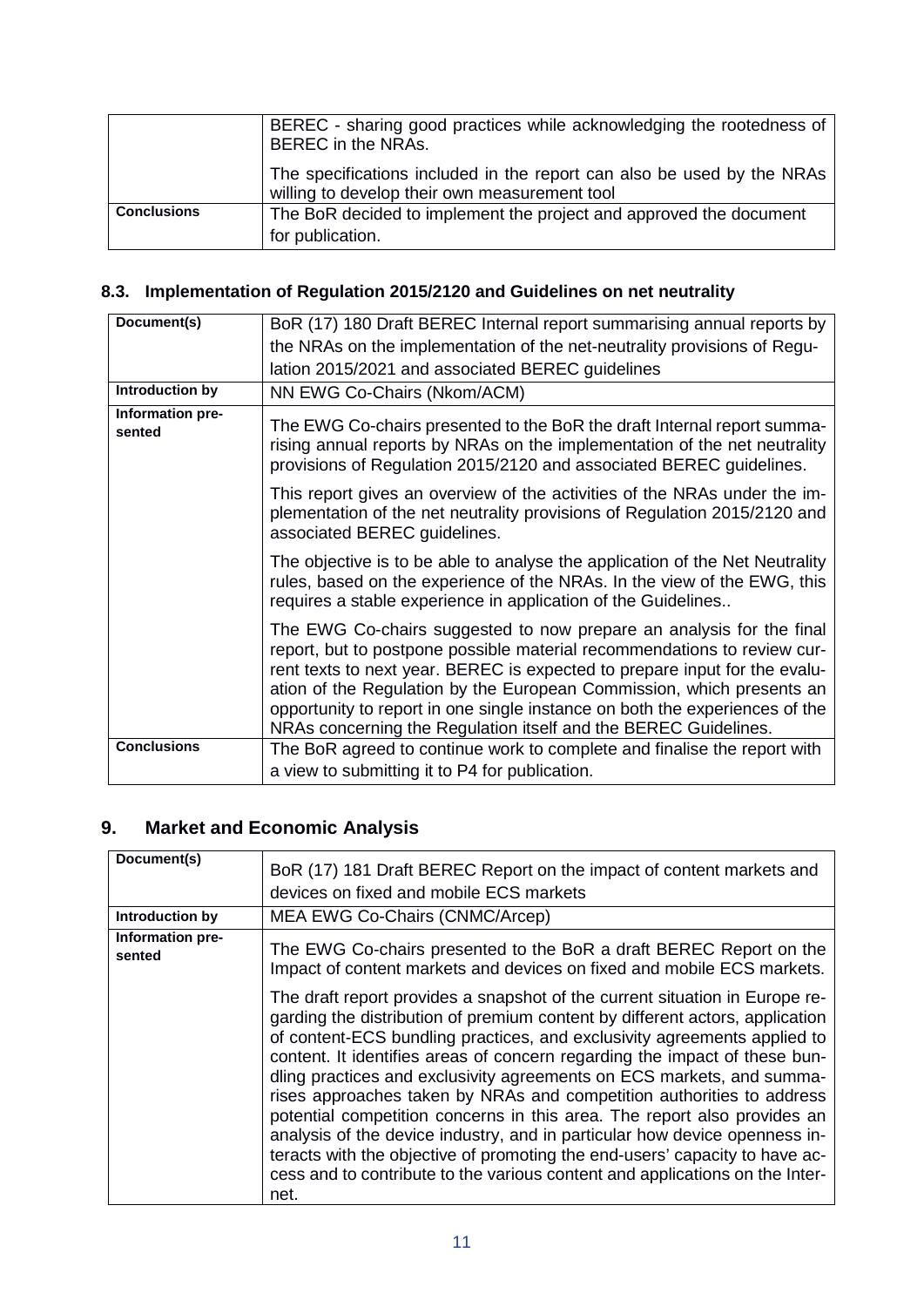| <b>Conclusions</b> | The BoR approved the document for public consultation with a minor ad- |
|--------------------|------------------------------------------------------------------------|
|                    | dition.                                                                |

### <span id="page-12-0"></span>**10. Next Generation Networks**

<span id="page-12-1"></span>**10.1 New forms of sharing passive optical networks based on wavelength division multiplexing**

| Document(s)                | BoR (17) 182 Draft BEREC Report on new forms of sharing passive opti-<br>cal networks based on wavelength division multiplexing                                                                                                                                                                                                                                                                                                                                                                                                                                                                                                                                                                                     |
|----------------------------|---------------------------------------------------------------------------------------------------------------------------------------------------------------------------------------------------------------------------------------------------------------------------------------------------------------------------------------------------------------------------------------------------------------------------------------------------------------------------------------------------------------------------------------------------------------------------------------------------------------------------------------------------------------------------------------------------------------------|
| Introduction by            | NGN EWG Co-Chair (RTR)                                                                                                                                                                                                                                                                                                                                                                                                                                                                                                                                                                                                                                                                                              |
| Information pre-<br>sented | This project is the response to new forms of sharing passive optical net-<br>works (PON) which have become possible, in particular with the adoption<br>of the new PON standard NG-PON2 (G.989.2) by the ITU in December<br>2014.                                                                                                                                                                                                                                                                                                                                                                                                                                                                                   |
|                            | The EWG Co-chair presented to the BoR, with a view to adoption for pub-<br>lication, the draft Report on new forms of sharing passive optical networks<br>based on wavelength division multiplexing,.                                                                                                                                                                                                                                                                                                                                                                                                                                                                                                               |
|                            | The report provides an overview of the current and expected future deploy-<br>ment of NG-PON2 based on information from 50 European network oper-<br>ators and three major vendors; it analyses whether wavelength unbundling<br>(WU) was imposed in any of the 14 EU countries in which NRAs took a<br>decision on Market 3a since the standardisation of NG-PON2 and dis-<br>cusses aspects which may be useful to take into account when an NRA<br>considers whether or not to impose WU on the SMP operator; and explores<br>whether WU based on NG-PON2 might increase the interest of network<br>operators to co-invest in PON, taking into account information relating to<br>50 European network operators. |
|                            | The document is descriptive and does not aim to be normative or to rec-<br>ommend best practice.                                                                                                                                                                                                                                                                                                                                                                                                                                                                                                                                                                                                                    |
| <b>Conclusions</b>         | The BoR approved the document for publication.                                                                                                                                                                                                                                                                                                                                                                                                                                                                                                                                                                                                                                                                      |

### <span id="page-12-2"></span>**10.2 IP interconnection practices in the context of Net neutrality**

| Document(s)                | BoR (17) 183 Draft BEREC Report on the outcomes of the public consul-<br>tation on the draft BEREC Report on IP interconnection practices in the<br>context of net neutrality                                                                                                                                                                                                                                |
|----------------------------|--------------------------------------------------------------------------------------------------------------------------------------------------------------------------------------------------------------------------------------------------------------------------------------------------------------------------------------------------------------------------------------------------------------|
|                            | BoR (17) 184 Draft BEREC Report on IP interconnection practices in the<br>context of net neutrality                                                                                                                                                                                                                                                                                                          |
| Introduction by            | NGN EWG Co-Chair (BNetzA)                                                                                                                                                                                                                                                                                                                                                                                    |
| Information pre-<br>sented | In 2012 BEREC published the Report 'An assessment of IP interconnec-<br>tion in the context of net neutrality', which concluded that the Internet eco-<br>system generally managed to adapt IP interconnection arrangements to<br>reflect changes in technology, in the (relative) market power of players, in<br>demand patterns and in business models, all without a need for regulatory<br>intervention. |
|                            | The updated version of this report, with its main findings reflecting the de-<br>velopments which have occurred since 2012, was presented to the BoR at<br>the Second Plenary meeting of 2017 and adopted for public consultation.                                                                                                                                                                           |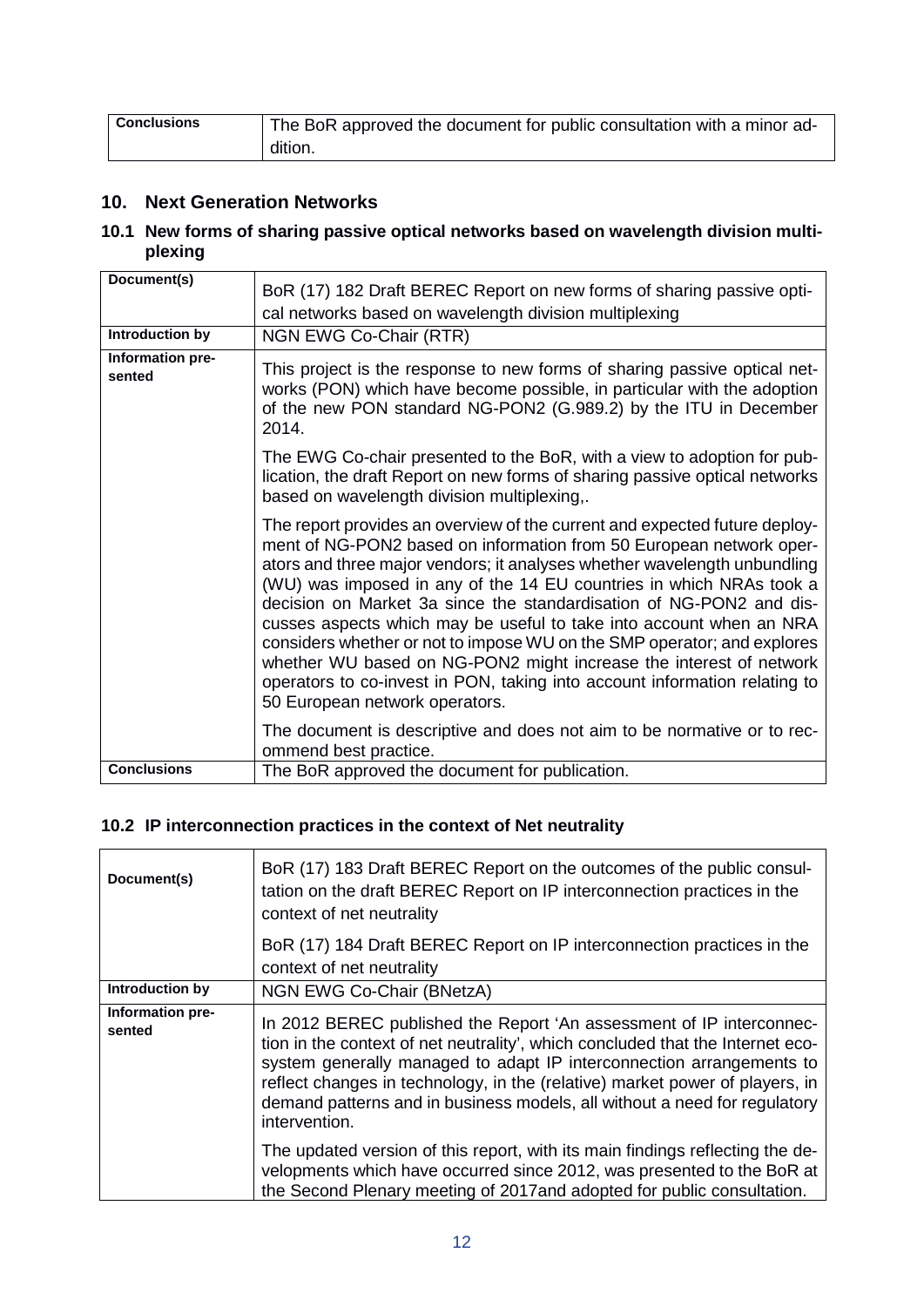|                    | The public consultation ran from 7 June to 5 July 2017. The purpose of the<br>public consultation was to increase transparency and to provide BEREC<br>with valuable feedback from stakeholders on the subject. The EWG Co-<br>chair presented the outcomes of the public consultation and the updated<br>version of the Draft BEREC Report on IP interconnection practices in the<br>context of net neutrality. |
|--------------------|------------------------------------------------------------------------------------------------------------------------------------------------------------------------------------------------------------------------------------------------------------------------------------------------------------------------------------------------------------------------------------------------------------------|
| <b>Conclusions</b> | The BoR approved the documents for publication.                                                                                                                                                                                                                                                                                                                                                                  |

### <span id="page-13-0"></span>**11. Roaming and Mobile**

### <span id="page-13-1"></span>**11.1. Draft BEREC/RSPG Report on facilitating mobile connectivity in 'challenge areas'**

| Document(s)                | BoR (17) 185 Draft BEREC/RSPG Report on facilitating mobile connec-<br>tivity in 'challenge areas'                                                                                                                                                                                                                                                                                                                      |
|----------------------------|-------------------------------------------------------------------------------------------------------------------------------------------------------------------------------------------------------------------------------------------------------------------------------------------------------------------------------------------------------------------------------------------------------------------------|
| Introduction by            | Roaming/Mobile EWG Co-Chair (Arcep)                                                                                                                                                                                                                                                                                                                                                                                     |
| Information pre-<br>sented | The EWG Co-chair presented to the BoR the draft Report on facilitating<br>mobile connectivity in 'challenge areas' which had been prepared jointly<br>with RSPG.                                                                                                                                                                                                                                                        |
|                            | The draft Report provides a comprehensive and comparative assessment<br>of initiatives to facilitate mobile connectivity in 'challenge areas', where op-<br>erators are reluctant to provide services.                                                                                                                                                                                                                  |
|                            | The Report compiles initiatives to provide mobile connectivity in four types<br>of "challenge" areas where such connectivity is non-existent or insufficient:<br>indoor coverage, transportation means, non-profitable areas and other ar-<br>eas. It particularly focuses on regulatory and legal measures that have<br>been adopted to resolve the issue (for example RAN-sharing, passive/ac-<br>tive sharing etc.). |
| <b>Conclusions</b>         | The BoR approved the document for public consultation, to be launched<br>after the RSPG approval.                                                                                                                                                                                                                                                                                                                       |

### <span id="page-13-2"></span>**11.2. Draft BEREC Common Position on monitoring of mobile network coverage**

| Document(s)<br>Introduction by | BoR (17) 186 Draft preliminary report in view of a Common Position on<br>monitoring of mobile network coverage<br>Roaming/Mobile EWG Co-Chair (Arcep)                                                                                                                                                                                                                                                   |
|--------------------------------|---------------------------------------------------------------------------------------------------------------------------------------------------------------------------------------------------------------------------------------------------------------------------------------------------------------------------------------------------------------------------------------------------------|
| Information pre-<br>sented     | National regulatory authorities (NRA) use different means to provide infor-<br>mation on national mobile coverage, which constitutes an important obsta-<br>cle to a consistent approach in terms both of public policy and users' infor-<br>mation. A common understanding on how mobile coverage is measured<br>and published is a first step to alleviate this obstacle.                             |
|                                | This document presents the results of the work of the BEREC Roam-<br>ing/Mobile Experts Working Group on monitoring mobile coverage. In pre-<br>paring the document, the group considered ITU-T and CEPT work, NRA<br>responses to a questionnaire sent by IMIT and the broadband mapping<br>project of the European Commission.<br>The outcome of this BEREC work identifies how mobile coverage meas- |
|                                | urement and publication are achieved by some European NRAs. It gives a                                                                                                                                                                                                                                                                                                                                  |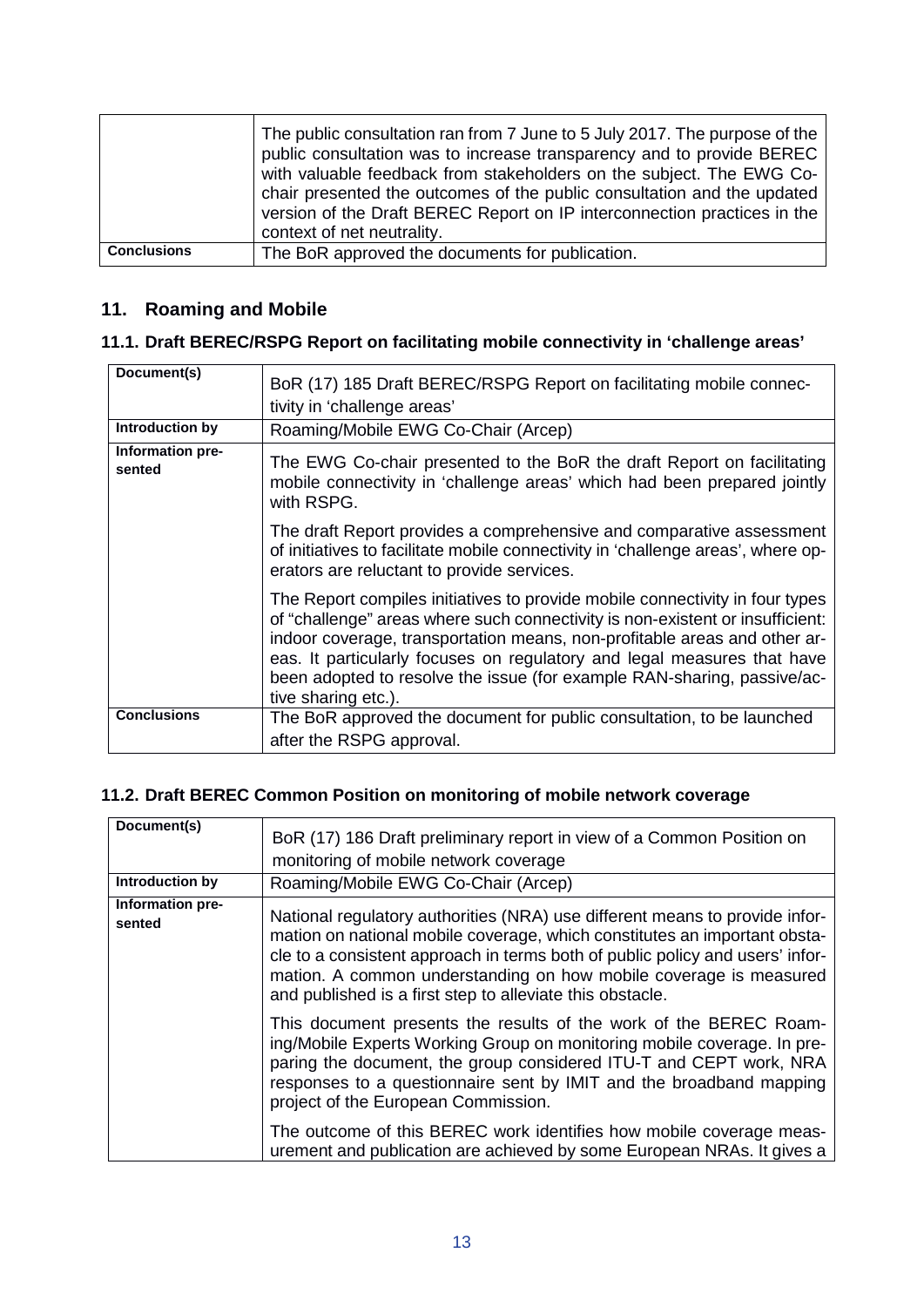|                    | description of the high-level characteristics that are essential to the provi-<br>sion of mobile coverage information to consumers, policy makers and in-<br>dustry. More specifically, the document covers the following aspects:                                                                                                                                                                                                                                                                                                                                                                                                                                    |
|--------------------|-----------------------------------------------------------------------------------------------------------------------------------------------------------------------------------------------------------------------------------------------------------------------------------------------------------------------------------------------------------------------------------------------------------------------------------------------------------------------------------------------------------------------------------------------------------------------------------------------------------------------------------------------------------------------|
|                    | 1. define a common vocabulary for mobile coverage;                                                                                                                                                                                                                                                                                                                                                                                                                                                                                                                                                                                                                    |
|                    | 2.<br>describe the main characteristics of mobile coverage measurement<br>and reporting, and some of the key standards used in this space;                                                                                                                                                                                                                                                                                                                                                                                                                                                                                                                            |
|                    | highlight the main mobile services that are monitored by NRAs;<br>3.                                                                                                                                                                                                                                                                                                                                                                                                                                                                                                                                                                                                  |
|                    | describe some of the key features of maps used by NRAs to report<br>4.<br>on mobile coverage.                                                                                                                                                                                                                                                                                                                                                                                                                                                                                                                                                                         |
|                    | The document identifies 5 characteristics of mobile coverage: service<br>(SMS/MMS, voice, specialized services and Internet access services),<br>user location (indoor, outdoor and in transportation), user equipment<br>(handset performance), performance indicators (signal levels, quality of<br>service and quality of experience) and service time availability.                                                                                                                                                                                                                                                                                               |
|                    | The document then describes two ways to provide information on mobile<br>coverage. One way takes the form of macro information through metrics<br>(usually a percentage of population or of territory over a given geographical<br>area). Such information is difficult to compare without the underlying char-<br>acteristics of the metrics. The other way is information on specific location<br>through maps. The document discusses, providing some examples, char-<br>acteristics of maps with regards to accuracy (number of layers displayed,<br>granularity) and transparency (technology and/or service displayed, leg-<br>ends, accessibility of the map). |
|                    | The EWG Co-chair informed the BoR that the EWG met after CN to include<br>drafting comments both from the CN comment round and from informal<br>RSPG consultation. All comments had been taken into account in the doc-<br>ument presented to the BoR.                                                                                                                                                                                                                                                                                                                                                                                                                |
|                    | The BoR agreed that the document can be considered as a first step to-<br>wards common position; therefore, it was proposed to adopt the document<br>as a preliminary report towards a common position.                                                                                                                                                                                                                                                                                                                                                                                                                                                               |
|                    | The public consultation on the document would run from 11 October to 8<br>November.                                                                                                                                                                                                                                                                                                                                                                                                                                                                                                                                                                                   |
| <b>Conclusions</b> | The BoR approved the document as a preliminary report for public con-<br>sultation, with a view to develop a Common Position.                                                                                                                                                                                                                                                                                                                                                                                                                                                                                                                                         |

### <span id="page-14-0"></span>**12. Regulatory Framework – oral up-date on the review of the telecommunication regulatory framework and EWG work**

| Document(s)                | No document                                                                                                                                                                                                                                                                                            |
|----------------------------|--------------------------------------------------------------------------------------------------------------------------------------------------------------------------------------------------------------------------------------------------------------------------------------------------------|
| Introduction by            | RF EWG Co Chairs (AGCOM/NMHH)                                                                                                                                                                                                                                                                          |
| Information pre-<br>sented | The RF EWG Co-Chairs reported to the BoR on the recent developments<br>concerning the ongoing review of the Telecommunication Regulatory<br>Framework. The EWG Co-chairs presented the ongoing work on technical<br>analysis of the European Electronic Communications Code carried out by<br>the EWG. |
| <b>Conclusions</b>         | The BoR approved the high-level public statement on NRAs' competences<br>and agreed to send it to EU institutions and publish during the public de-<br>briefing.                                                                                                                                       |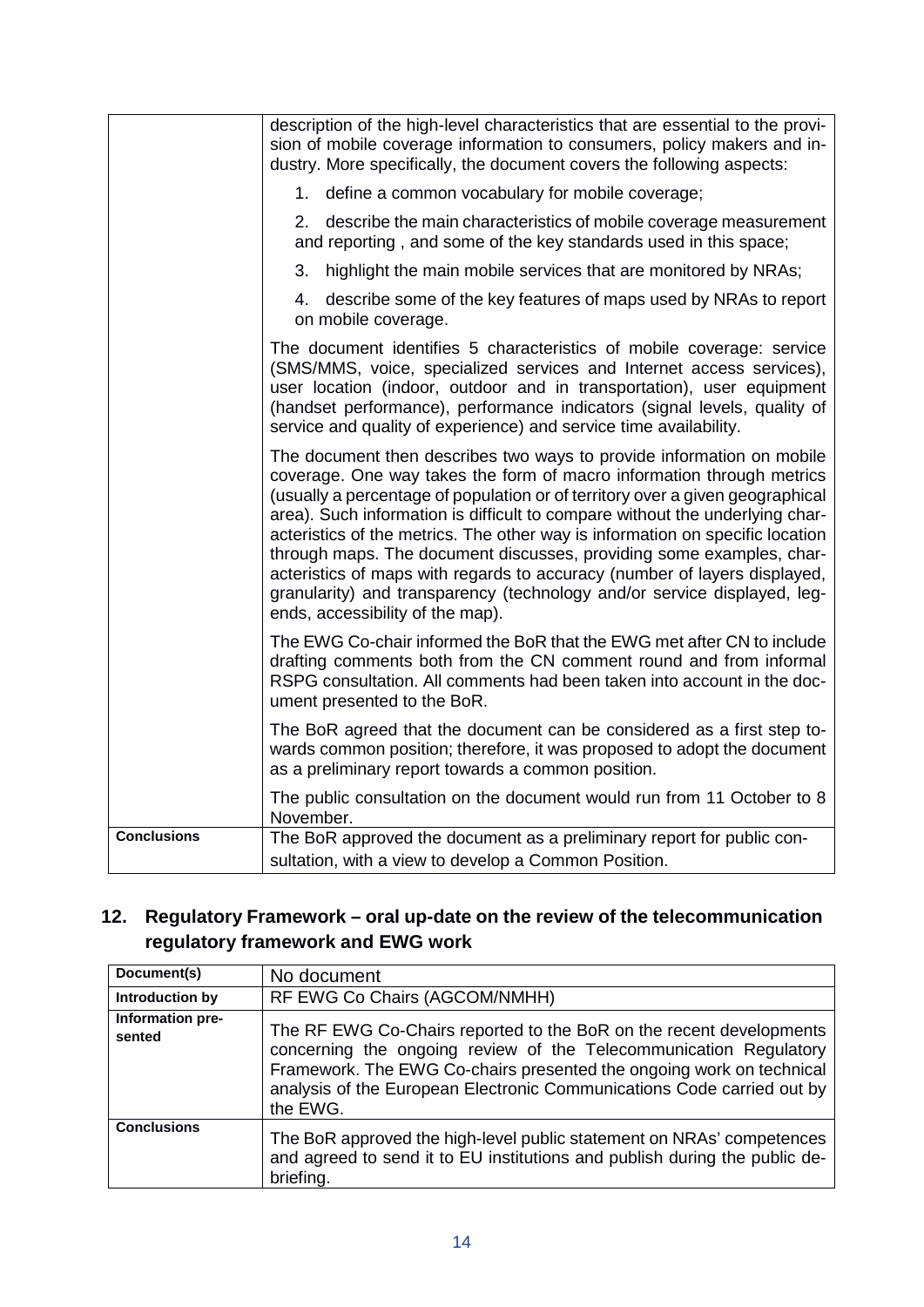| The BoR agreed to continue work on the remaining targeted papers with a |
|-------------------------------------------------------------------------|
| view to adopt them via e-clearance procedure.                           |

### <span id="page-15-0"></span>**13. Remedies**

| Document(s)                | BoR (17) 187 Draft BEREC Report on the convergence of fixed and mo-                                                                                                                                                                                                                                                                                                                                                                                                                                                                                                              |
|----------------------------|----------------------------------------------------------------------------------------------------------------------------------------------------------------------------------------------------------------------------------------------------------------------------------------------------------------------------------------------------------------------------------------------------------------------------------------------------------------------------------------------------------------------------------------------------------------------------------|
|                            | bile networks                                                                                                                                                                                                                                                                                                                                                                                                                                                                                                                                                                    |
| <b>Introduction by</b>     | Remedies EWG Co-Chairs (Ofcom/AGCOM)                                                                                                                                                                                                                                                                                                                                                                                                                                                                                                                                             |
| Information pre-<br>sented | With the increasing demand for mobile capacity and with the advent of 5G<br>networks, the convergence between fixed and mobile networks is evolving<br>rapidly. This report analyses how operators and NRAs have responded to<br>convergence at the network and infrastructure level, in particular within the<br>fixed and mobile backhaul networks.                                                                                                                                                                                                                            |
|                            | The document presents the situation in Member States regarding mobile<br>operators' policies to ensure backhaul connectivity in a context where fixed<br>infrastructures such as fiber backhaul have become more and more nec-<br>essary. It also outlines how NRAs have responded to these trends in order<br>to fulfil the market demand for mobile capacity as well as any regulatory<br>implications arising from the current framework.                                                                                                                                     |
|                            | Based on the findings of the report, within the current regulatory frame-<br>work, most NRAs seemed not to encounter regulatory obstacles in impos-<br>ing access obligations for mobile backhaul services via fixed network infra-<br>structures. The report finds that NRAs, via various remedies, have enabled<br>mobile operators to access SMP operators' dark fibre or other infrastruc-<br>tures that can boost their backhaul capacity.                                                                                                                                  |
|                            | The report stresses that, given the advent of 5G networks and increasing<br>demand for capacity by mobile operators, it is important for NRAs to con-<br>tinue monitoring the needs of mobile backhaul transmission and fine-tune<br>their regulatory toolbox accordingly. As of now, if necessary, NRAs can<br>always refer to the Explanatory Note to the Recommendation, in which the<br>Commission leaves the NRAs with the option to identify specific competi-<br>tive problems which require a separate national market for passive access<br>to backhaul infrastructure. |
| <b>Conclusions</b>         | The BoR approved the document for publication.                                                                                                                                                                                                                                                                                                                                                                                                                                                                                                                                   |

### <span id="page-15-1"></span>**14. BEREC international cooperation**

| Document(s)                | No document                                                                                                                                                                                                                                                                                        |
|----------------------------|----------------------------------------------------------------------------------------------------------------------------------------------------------------------------------------------------------------------------------------------------------------------------------------------------|
| Introduction by            | BEREC Vice-Chair responsible for international cooperation (CNMC)                                                                                                                                                                                                                                  |
| Information pre-<br>sented | The BEREC Vice-Chair (CNMC) provided information on BEREC interna-<br>tional activities reporting mainly on the BEREC/FCC workshop with which<br>took place on 28 June 2017. The main topic of the workshop was dedicated<br>to broadband deployment. In total, 18 NRAs participated in the event. |
| <b>Conclusions</b>         | The BoR took note of the information.                                                                                                                                                                                                                                                              |